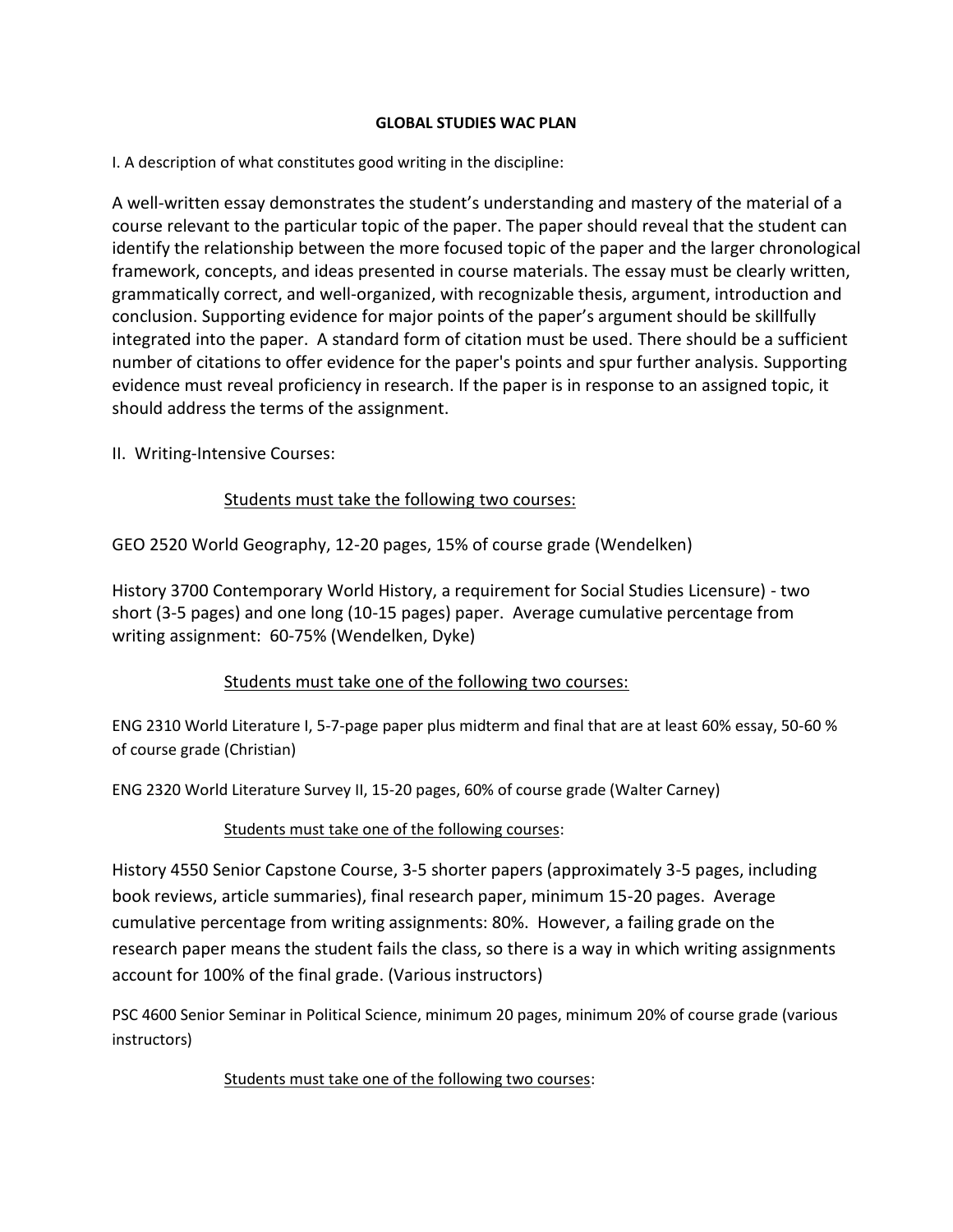History 2100, Class in research and methodology, 5-10 shorter papers, consisting of article summaries, book reviews, and research summaries/narratives, annotated bibliographies, usually 3-5 pages, final research paper, minimum 10-15 pages. Average cumulative percentage from writing assignments: 75% (Wendelken, Dyke, O'Neil, Kletter)

PSC 2100 Research Methods in Political Science , minimum 20 pages, minimum 20%

Part 3: See attached rubrics for History, Political Science, and English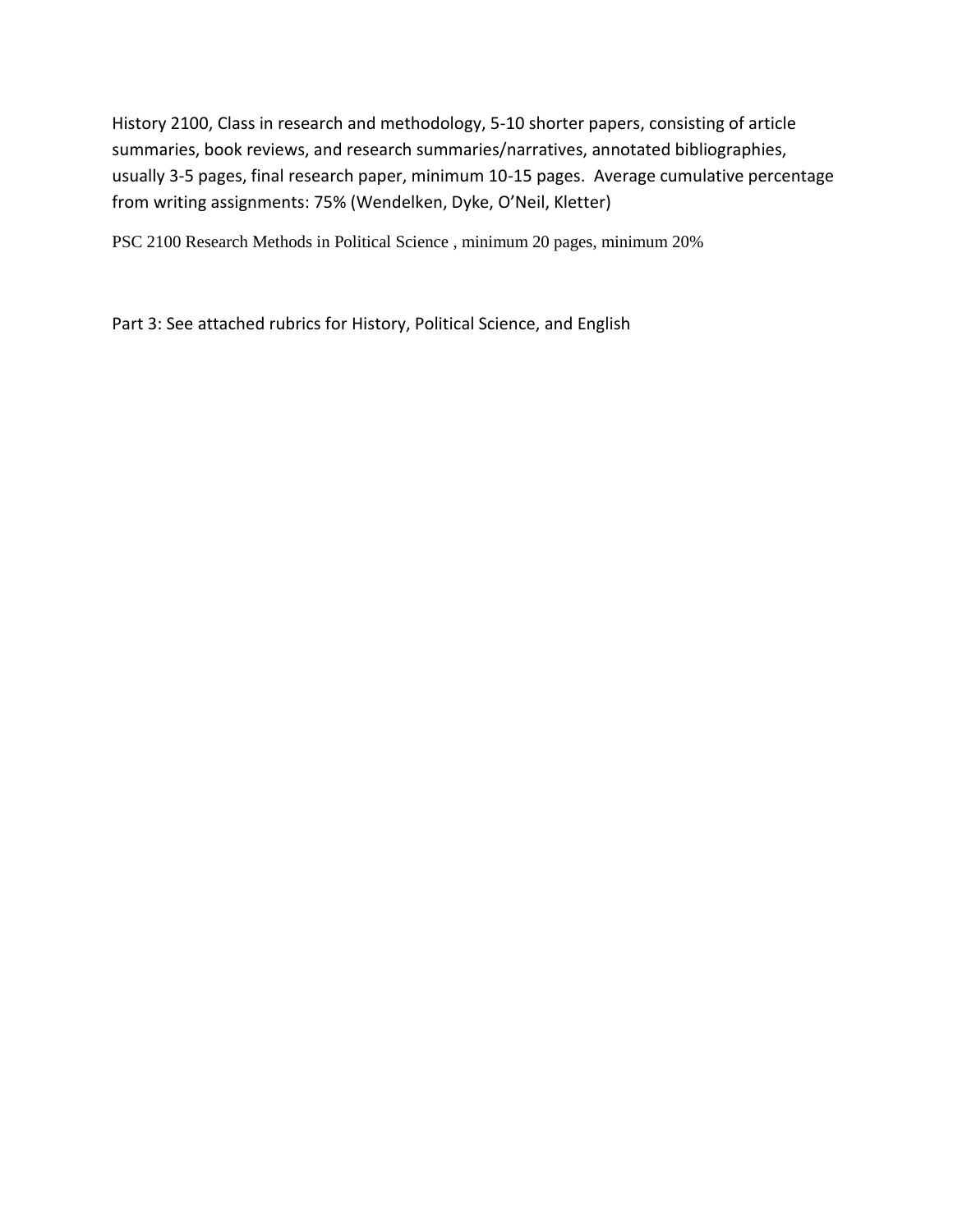| <b>HISTORY ESSAY RUBRIC</b>                                                                                                                                                                                                                |                                                                                                                                                                                                         |                                                                                                                                                                                                                                                              |                                                                                                                                                                                                                                          |                                                                                                                                                                                                                             |                                                                                                                                                            |  |  |  |  |
|--------------------------------------------------------------------------------------------------------------------------------------------------------------------------------------------------------------------------------------------|---------------------------------------------------------------------------------------------------------------------------------------------------------------------------------------------------------|--------------------------------------------------------------------------------------------------------------------------------------------------------------------------------------------------------------------------------------------------------------|------------------------------------------------------------------------------------------------------------------------------------------------------------------------------------------------------------------------------------------|-----------------------------------------------------------------------------------------------------------------------------------------------------------------------------------------------------------------------------|------------------------------------------------------------------------------------------------------------------------------------------------------------|--|--|--|--|
| 1) Content and<br>Concept                                                                                                                                                                                                                  | 2) Argument/<br>Analysis                                                                                                                                                                                | 3) Organization                                                                                                                                                                                                                                              | 4) Evidence                                                                                                                                                                                                                              | 5) Source<br>Handling/<br>Citation                                                                                                                                                                                          | 6) Writing                                                                                                                                                 |  |  |  |  |
| 5 - Shows insight,<br>understanding,<br>awareness of<br>perspectives and<br>historical contexts;<br>develops reflective<br>interpretation<br>relating specific<br>facts and<br>situations to<br>bigger patterns,<br>ideas and<br>dynamics. | 5 - Contains an<br>interesting<br>central point,<br>clearly asserted<br>in the thesis, that<br>is amply<br>developed and<br>persuasively<br>supported with<br>appropriate<br>reasoning and<br>evidence. | $5 -$ Thesis and<br>introduction are<br>clear, concise<br>and address the<br>assignment.<br>Each paragraph<br>has a clear,<br>focused purpose<br>and coherent<br>relation to the<br>whole. Effective<br>conclusion;<br>logical and<br>persuasive<br>overall. | 5 - Broad<br>spectrum of<br>appropriate<br>sources visibly<br>used. Accurate<br>evidence directly<br>and persuasively<br>supports the<br>argument.<br>Sources are<br>assessed for bias<br>and placed in<br>larger historical<br>context. | $5 -$ Every point<br>and statement<br>of fact is<br>reliably<br>attributed.<br>Every fact,<br>point,<br>paraphrase and<br>quotation<br>derived from<br>any other<br>source is<br>completely and<br>helpfully<br>documented. | 5 - Reliably clear,<br>correct and<br>appropriate.<br>Reveals a<br>mastery of<br>appropriate<br>vocabulary.                                                |  |  |  |  |
| 3 - Particular ideas<br>or events are<br>adequately<br>described but<br>poorly<br>understood; OR<br>broad perspective<br>is attempted<br>without adequate<br>foundation in<br>specifics                                                    | 3 - Simple<br>summary or<br>assertion with<br>little supporting<br>analysis or<br>evidence.                                                                                                             | $3 - Some$<br>important<br>organizational<br>elements are<br>missing,<br>inadequate or<br>garbled. Difficult<br>to follow.                                                                                                                                   | $3$ – Contains<br>relevant<br>evidence but<br>lacks breadth,<br>context or<br>persuasive focus.                                                                                                                                          | $3$ – Citations<br>are mostly<br>complete, but<br>some are<br>sloppy. There<br>is some<br>confusion<br>about the<br>source of ideas<br>or information.                                                                      | 3 - Writing is<br>substantially<br>technically<br>correct.<br>Occasional minor<br>errors may be<br>present, but<br>prose is generally<br>at college level. |  |  |  |  |
| $1 -$ Simplistic;<br>narrow; without<br>context,<br>perspective or<br>interpretive<br>depth.                                                                                                                                               | 1 - Lacks a clear<br>point and<br>coherent<br>reasoning.                                                                                                                                                | $1 -$ Lacks logical<br>structure and<br>flow; random or<br>disjointed; makes<br>little sense.                                                                                                                                                                | 1 - Lacks relevant<br>evidence, reveals<br>incomplete<br>knowledge and<br>contains<br>inaccuracies.                                                                                                                                      | $1$ – Elements of<br>the paper meet<br>the definition<br>of plagiarism.                                                                                                                                                     | 1 - Major pattern<br>of errors or many<br>sloppy errors.                                                                                                   |  |  |  |  |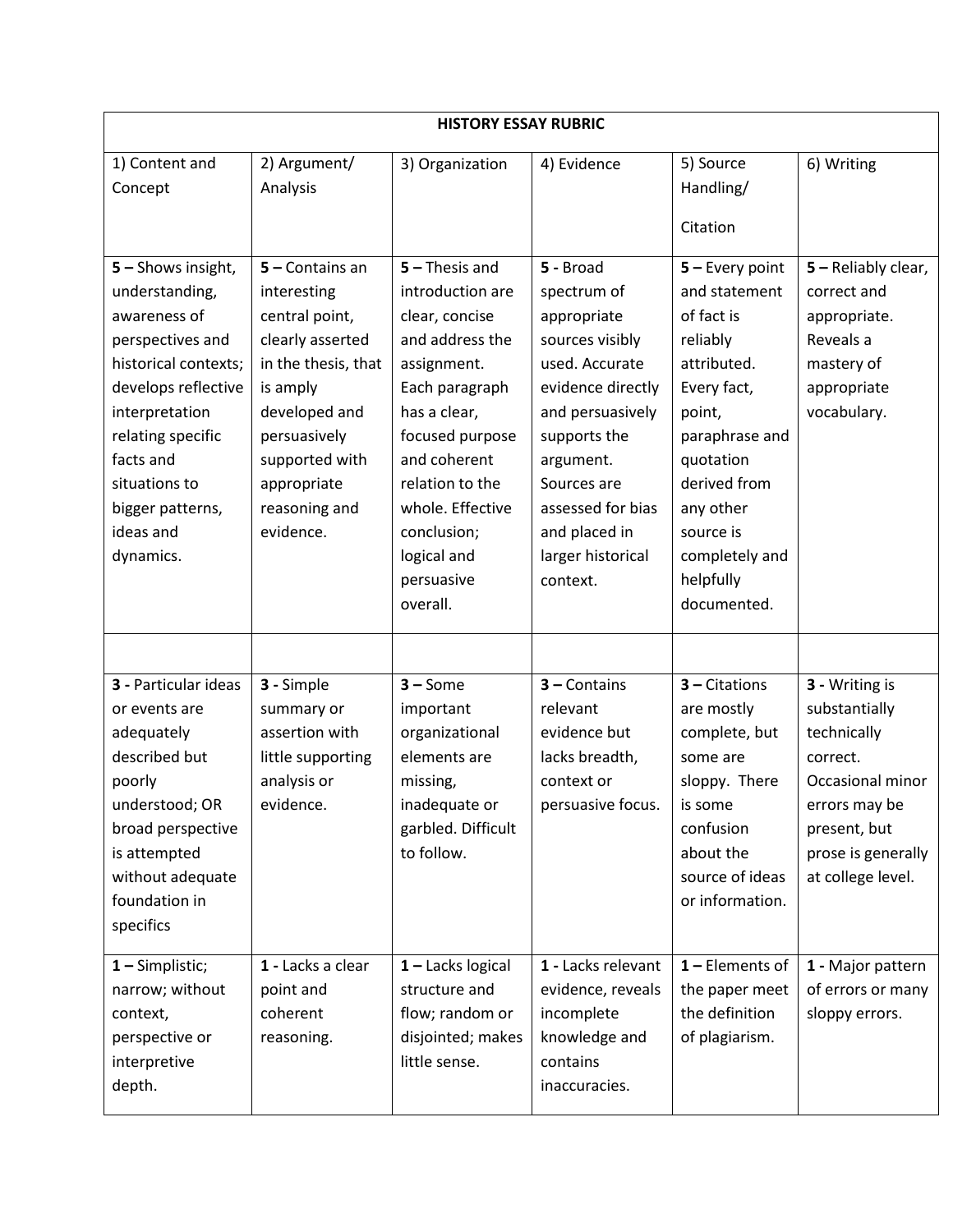## Assessment Rubric for Written Work

# Department of Government Studies

| nи.<br>.<br>.<br>. | $\tilde{\phantom{a}}$<br>Inst | -<br>וור | пе<br>. SE |
|--------------------|-------------------------------|----------|------------|
|--------------------|-------------------------------|----------|------------|

1. Audience/Purpose (Introduction engages the audience. Thesis statement establishes a meaningful purpose for the paper, and focus is maintained throughout the paper on the stated purpose. Main points/sections are introduced.)

5 4 3 2 1

2. Organization/Coherence (Paragraphs and sections are divided and ordered logically. Effective transitions clarify the relationships among sections. Intra-paper headings are appropriate. Conclusions effectively summarize each section.)

5 4 3 2 1

3. Support and Evidence (Methods and data are appropriate. Explanations are clear and thorough. Evidence and logic are persuasive. Thesis is supported by specific source references. Tables and charts and other empirical data are used effectively.)

5 4 3 2 1

4. Grammar and Style (Relatively few Dirty Dozen errors appear. Writer uses precise diction and varied sentence structure. Writing is clear and easy to understand, pleasant to read.)

5 4 3 2 1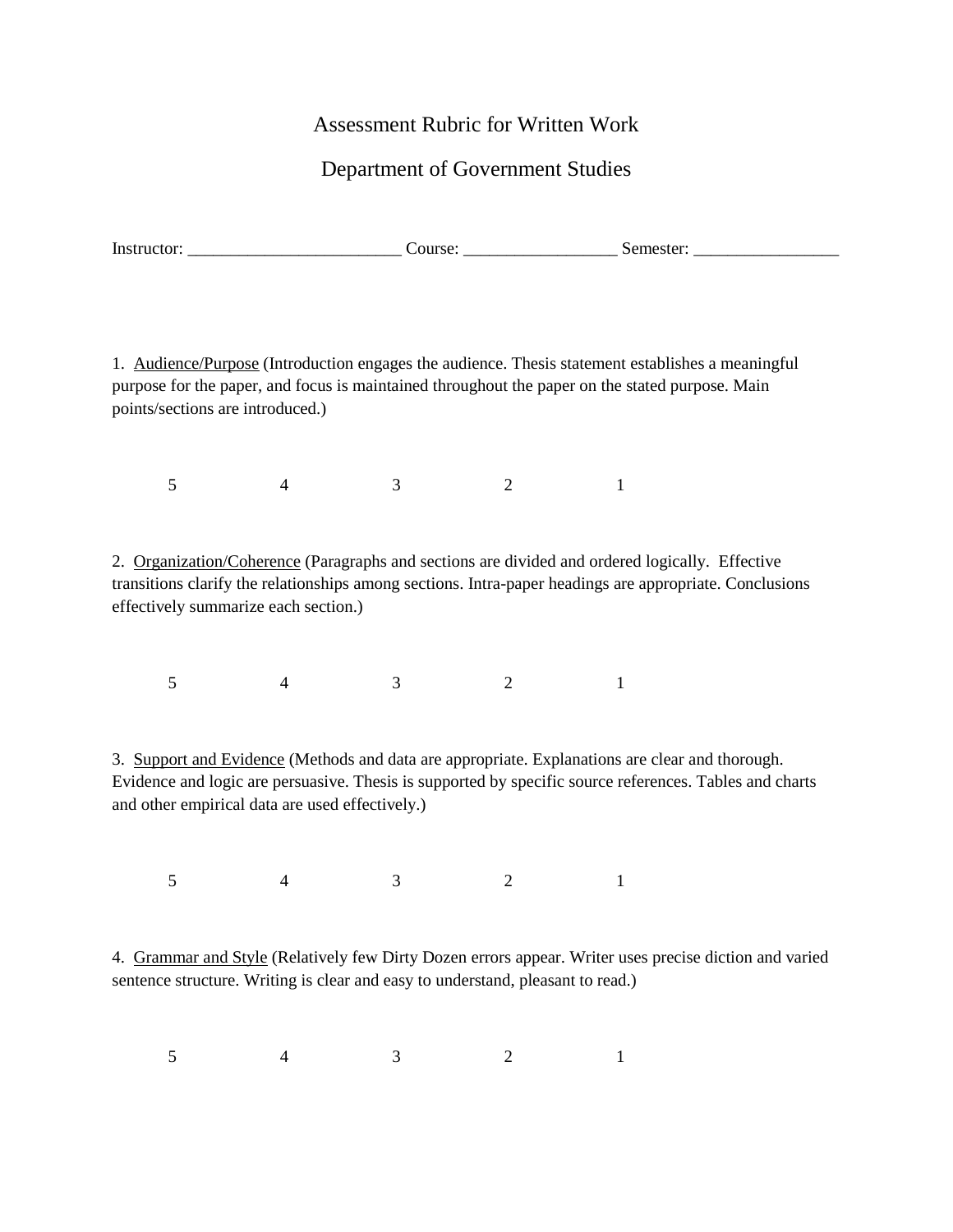5. Sources and Documentation (Appropriate type and number of secondary sources are used. Quotations, paraphrases, and summaries are incorporated clearly, appropriately, and gracefully. Source citations within the text and in the bibliography are formatted correctly.)

| 5                    | $\overline{4}$ | $\mathfrak{Z}$ | $\sqrt{2}$     | $\overline{1}$ |           |
|----------------------|----------------|----------------|----------------|----------------|-----------|
| 6. Other:            |                |                |                |                |           |
| $\mathfrak{S}$       | $\overline{4}$ | $\mathfrak{Z}$ | $\overline{2}$ | $\,$ 1 $\,$    |           |
| 7. Other:            |                |                |                |                |           |
| $\mathfrak s$        | $\overline{4}$ | $\mathfrak{Z}$ | $\sqrt{2}$     | $1\,$          |           |
| Comments:            |                |                |                |                |           |
| Student or Case No.: |                |                |                |                | $TOTAL =$ |